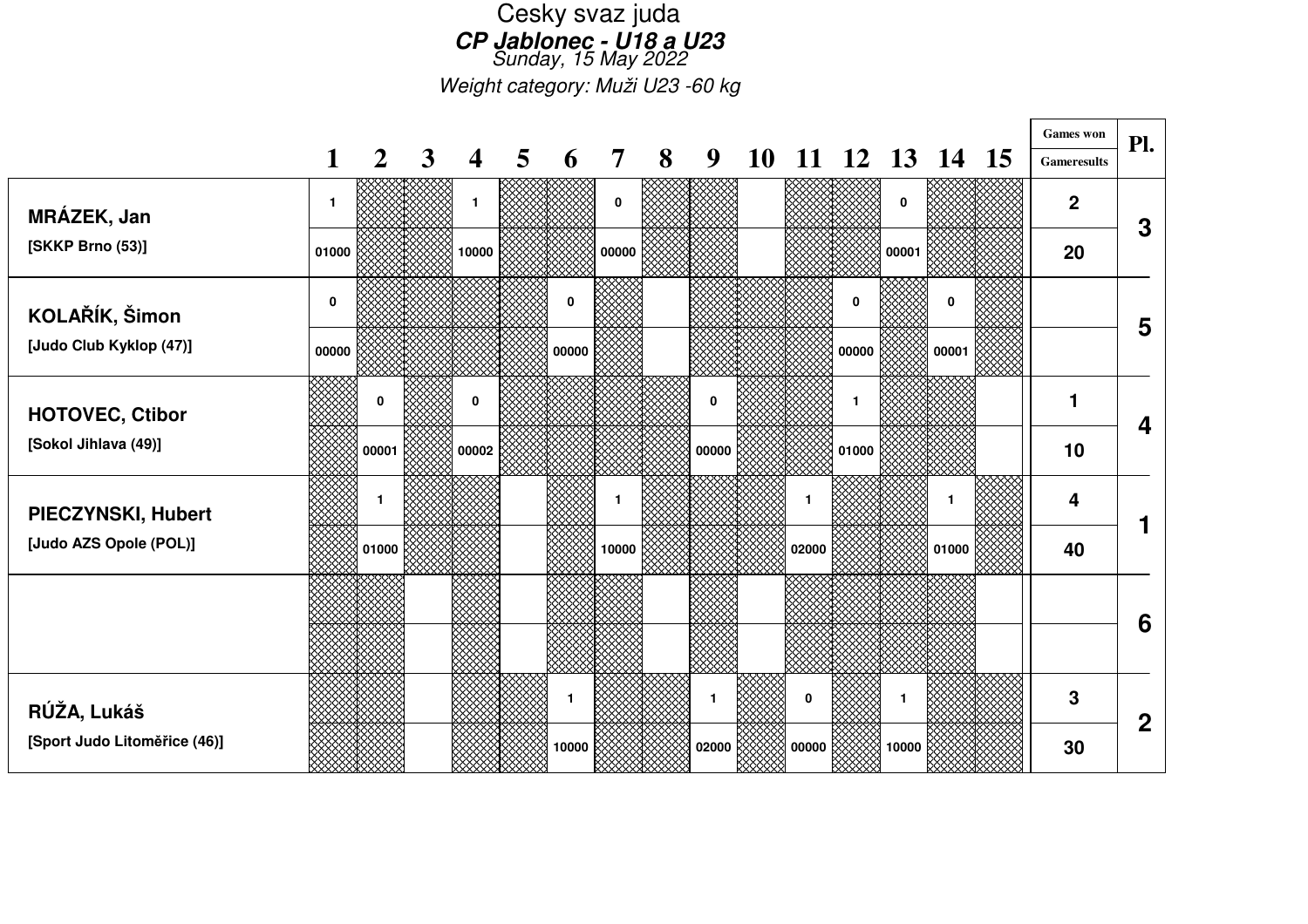

**Printed at 15-05-2022, 17:26 by laptop-lfhmk1bn**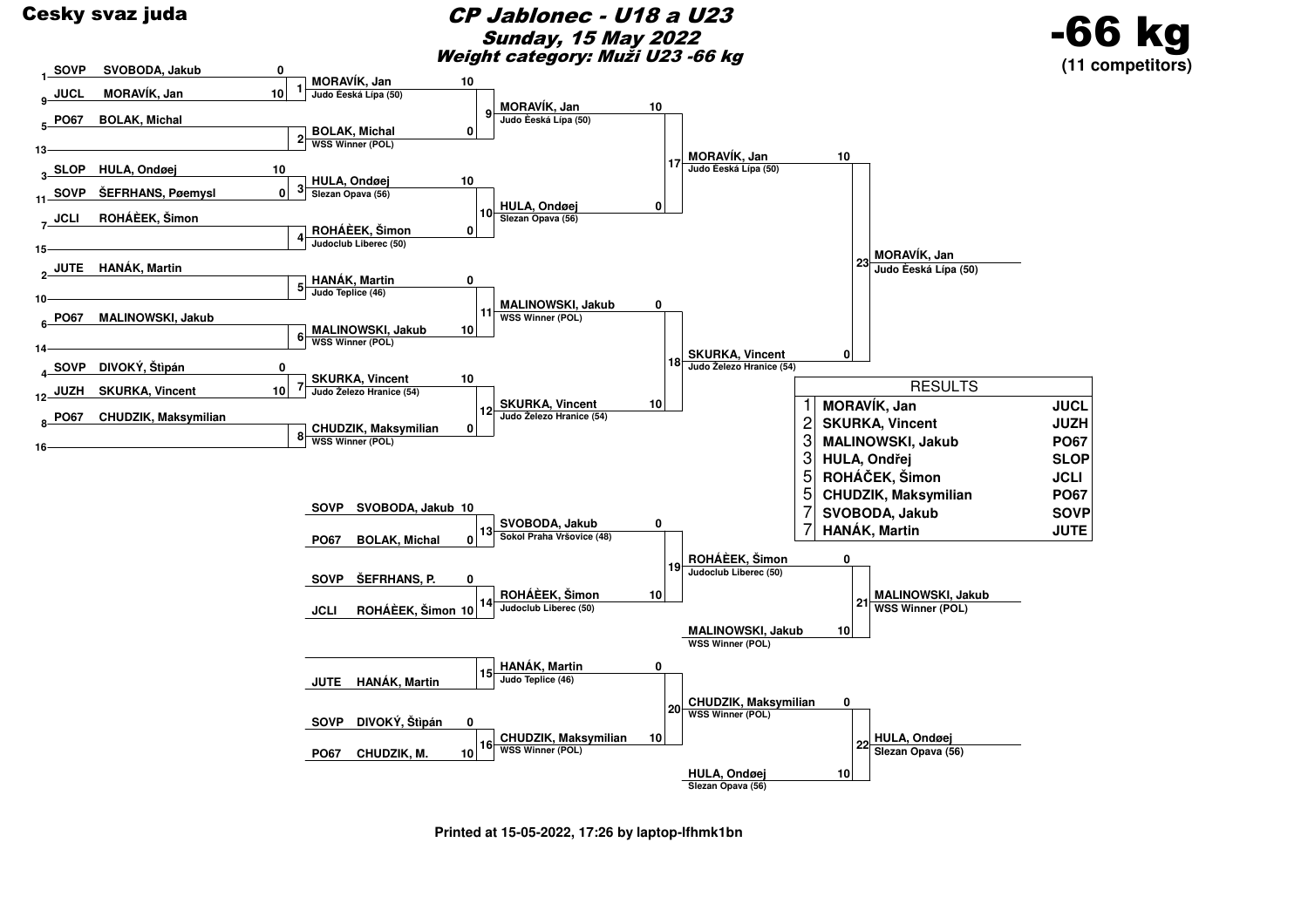

## CP Jablonec - U18 a U23Sunday, 15 May 2022





**Printed at 15-05-2022, 17:26 by laptop-lfhmk1bn**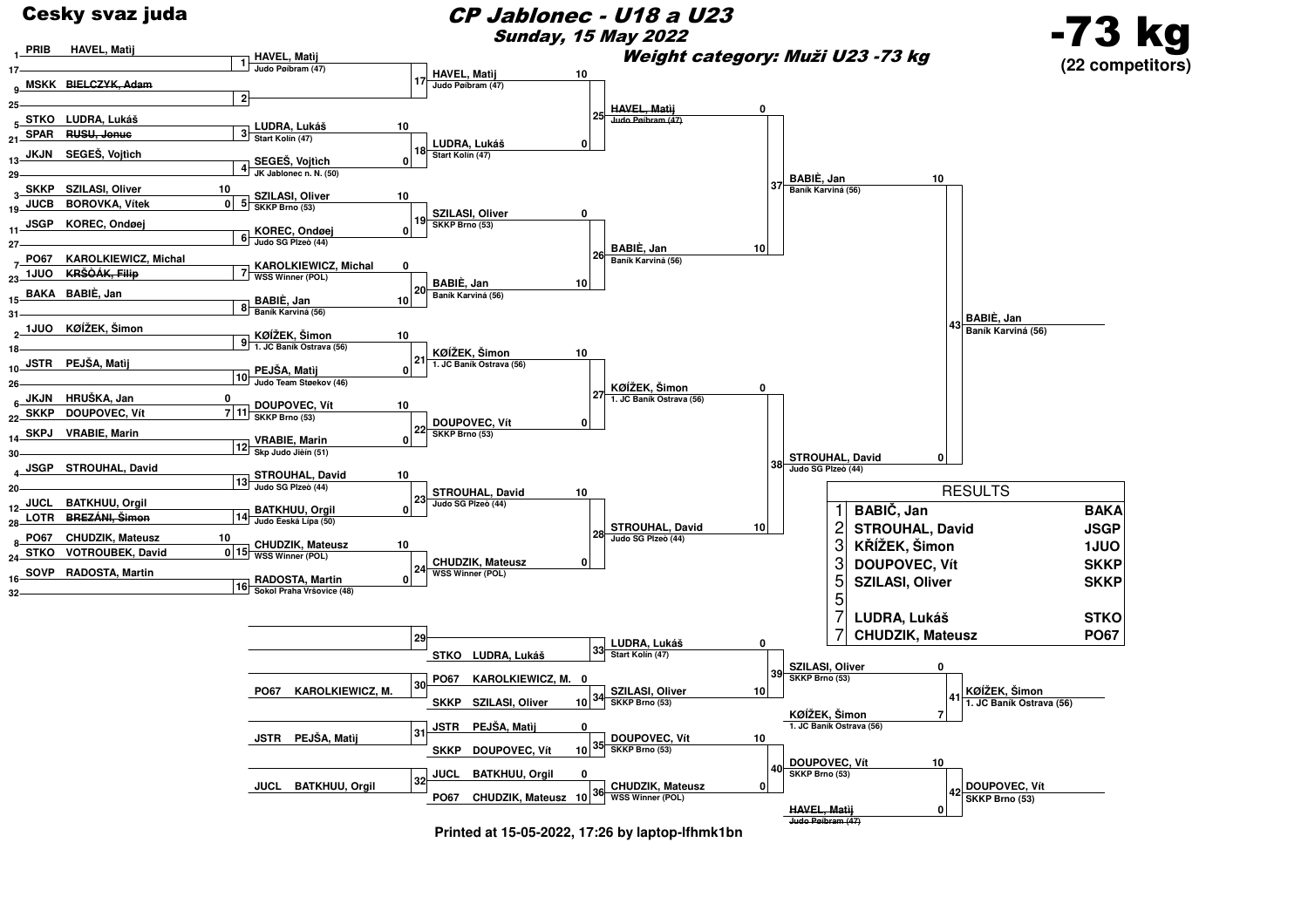

## CP Jablonec - U18 a U23Sunday, 15 May 2022Weight category: Muži U23 -81 kg





**Printed at 15-05-2022, 17:26 by laptop-lfhmk1bn**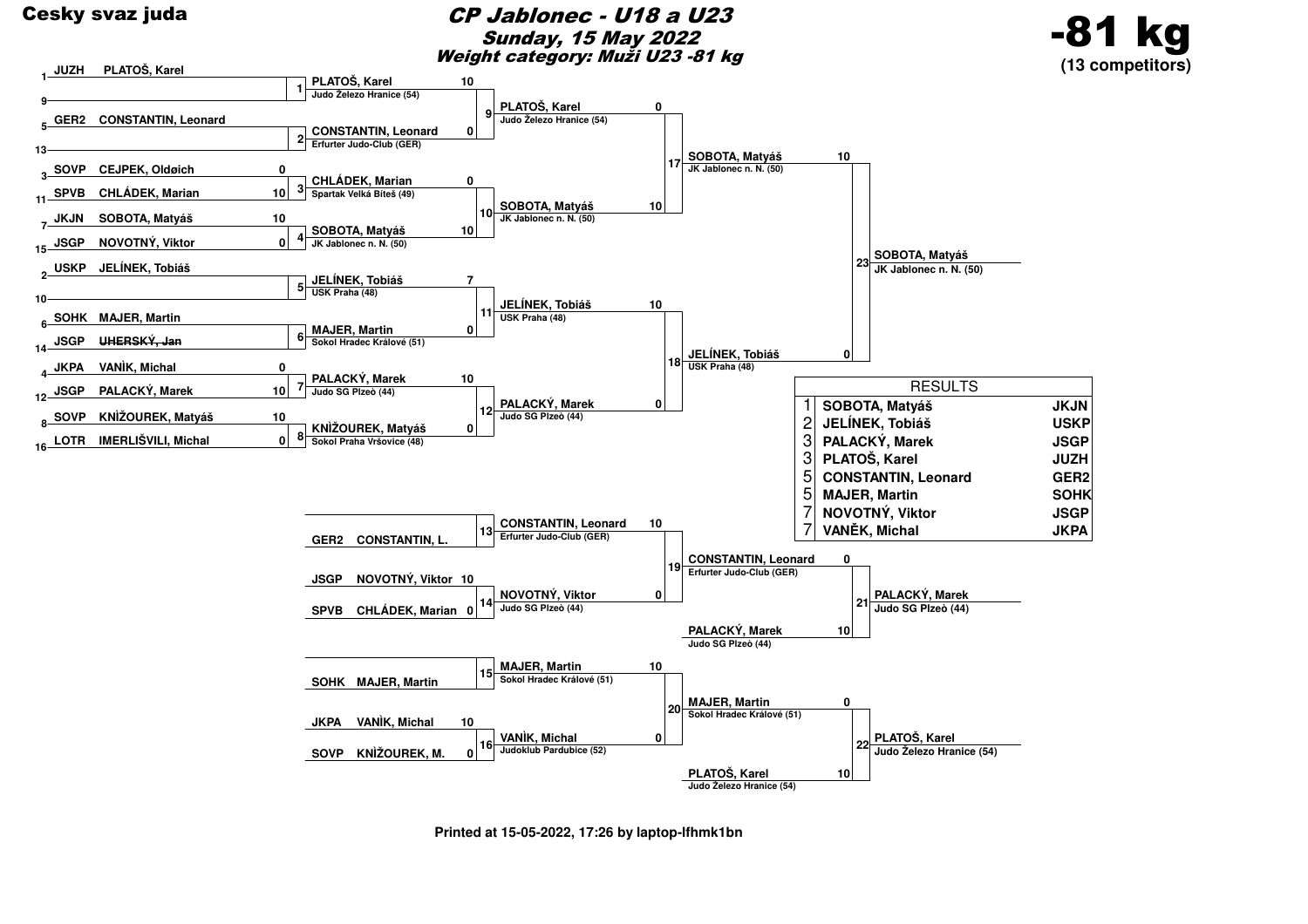

## CP Jablonec - U18 a U23Sunday, 15 May 2022Weight category: Muži U23 -90 kg





**Printed at 15-05-2022, 17:26 by laptop-lfhmk1bn**